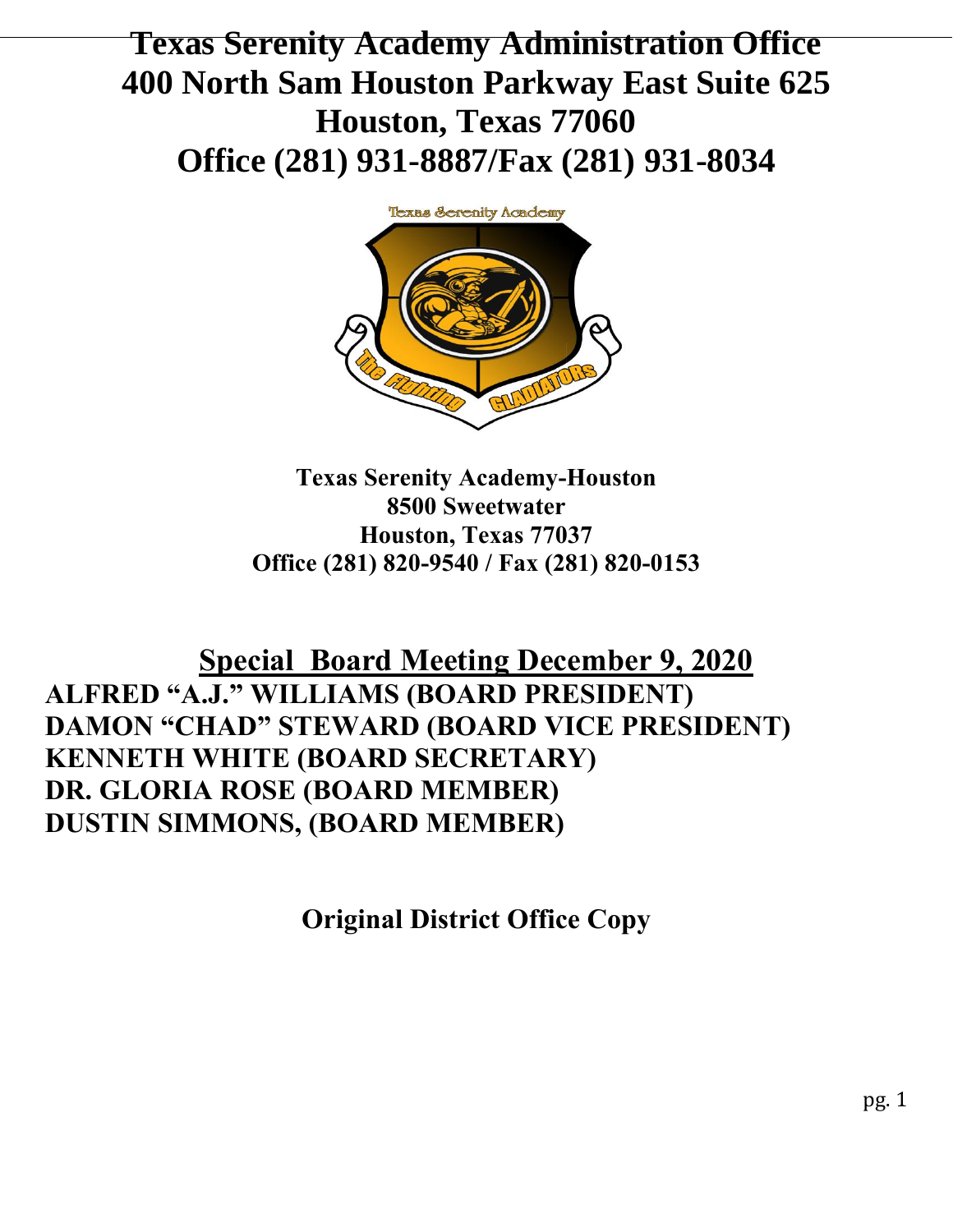#### **NOTICE OF SPECIAL MEETING The Board of Directors T E X A S S E R E N I T Y A C A D E M Y 8500 Sweetwater Rd. Houston, Texas 77088 281-931-8887**

A **Special Board Meeting** of the Board of Directors of Texas Serenity Academy will be held on **December 9, 2020 at 6:00pm.** Board Members and the general public will participate by ZOOM virtual conference as previously suggested by TEA due to the current COVID19 virus and its potential spread to the general population. Again, this regular meeting will be conducted by ZOOM.

Here is the link you all will use for the meeting. Participants may also use the phone numbers listed below:

[Join our Cloud HD Video Meeting](https://us02web.zoom.us/j/86398810368)



#### **Join our Cloud HD Video Meeting**

Zoom is the leader in modern enterprise video communications, with an easy, reliable cloud platform for video an...

Join Zoom Meeting https://us02web.zoom.us/j/86398810368

Meeting ID: 863 9881 0368 One tap mobile +13462487799,,86398810368# US (Houston) +12532158782,,86398810368# US (Tacoma)

Dial by your location

- +1 346 248 7799 US (Houston)
- +1 253 215 8782 US (Tacoma)
- +1 669 900 6833 US (San Jose)
- +1 301 715 8592 US (Germantown)
- +1 312 626 6799 US (Chicago)
- +1 929 205 6099 US (New York)

Meeting ID: 863 9881 0368

Find your local number: https://us02web.zoom.us/u/kDC0TYqtl